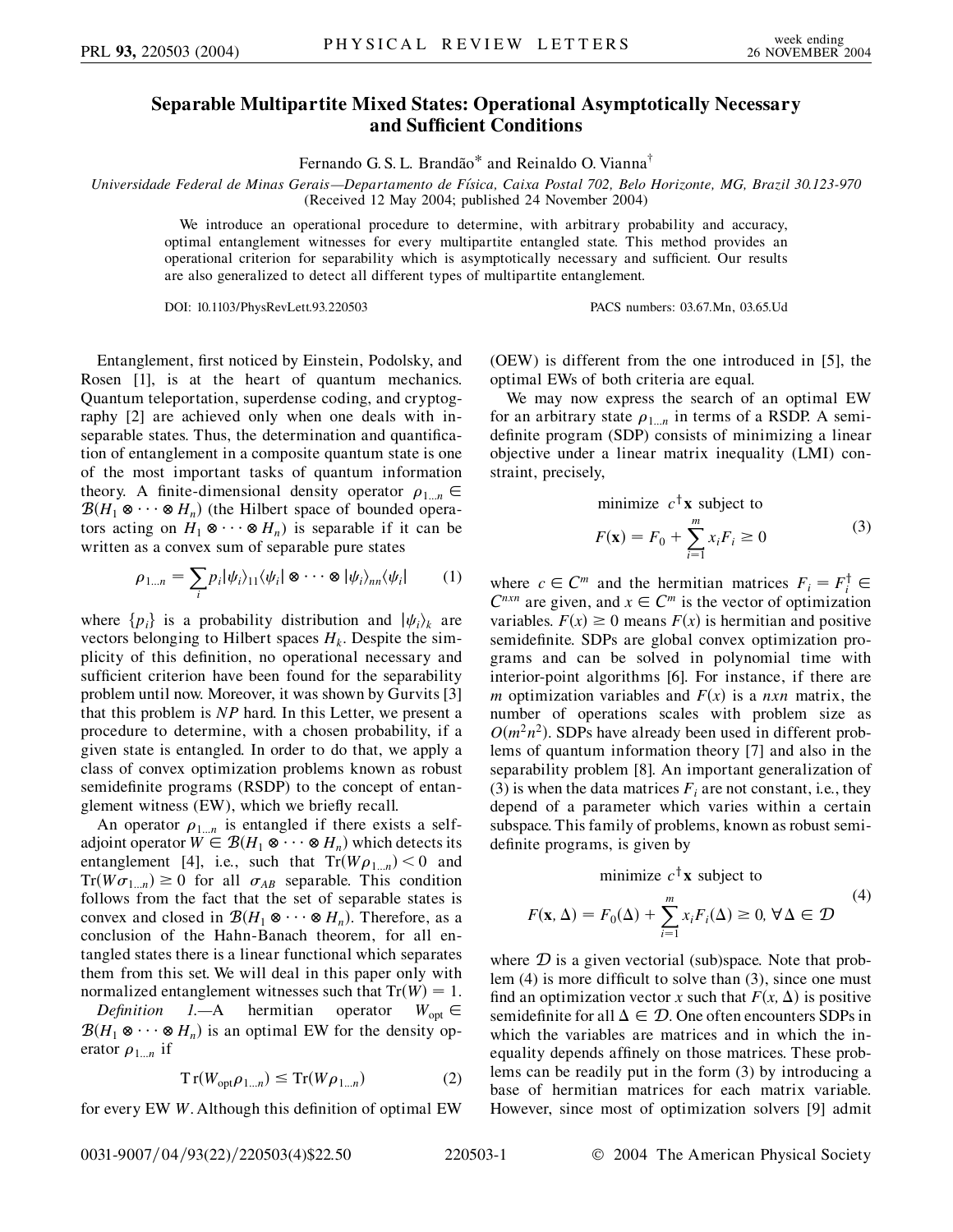declaration of problems in this most general form, it is not necessary to write out the LMI explicitly as (3), but instead make clear which matrices are variables. Equality constraints involving the optimization variables can also appear in *c* and (4) without any further computational effort. We can now enunciate the main result of this Letter.

*Theorem 1.*—A state  $\rho_{1...n} \in \mathcal{B}(H_1 \otimes \cdots \otimes H_n)$  is entangled, i.e., can not be decomposed as (1), if the optimal value of the following RSDP is negative:

minimize 
$$
\text{Tr}(W \rho_{1...n})
$$
 subject to

$$
\sum_{i_1=1}^{d_n} \sum_{j_1=1}^{d_n} \cdots \sum_{i_{n-1}=1}^{d_n} \sum_{j_{n-1}=1}^{d_n} (a_{i_1}^* \dots a_{i_{n-1}}^* a_{j_1} \dots a_{j_{n-1}}) \times
$$
  
\n
$$
W_{i_1 \dots i_{n-1} j_1 \dots j_{n-1}}) \ge 0
$$
\n
$$
\text{Tr}(W) = 1, \forall a_{i_k} \in C, \quad 1 \le k \le n-1
$$
\n
$$
(5)
$$

where  $d_n$  is the dimension of  $H_n$ ,  $W_{i_1...i_{n-1},j_1...j_{n-1}} = \chi(i) \otimes$  $\dots \otimes_{n-1} \langle i|W|j\rangle_{n-1} \otimes \dots \otimes |j\rangle_1 \in \mathcal{B}(H_1 \otimes \dots \otimes H_{n-1}),$ and  $|j\rangle_k$  is an orthonormal base of  $\mathcal{H}_k$ . If  $\rho_{1...n}$  is entangled, the solution matrix *W* which minimizes  $Tr(W\rho_{1...n})$  is the OEW for  $\rho_{1...n}$ .

*Proof.*—First we have to show that (5) is a genuine RSDP. Note that  $W_{i_1...i_{n-1},j_1...j_{n-1}}$  and the objective  $Tr(W\rho_{1...n})$  are both linear in the matrix variable *W*. Thus (5) can be put in the form (4), where  $\mathcal{D}$ , in this case, is  $C^{d_n}$ . A state  $\rho_{1...n}$  is entangled if there exists an operator *W* such that  $Tr(W\rho_{1...n}) \leq 0$  and  $1\langle \psi | \otimes \cdots \otimes_n$  $\langle \psi | W | \psi \rangle_n \otimes \cdots \otimes |\psi \rangle_1 \geq 0$  for all states  $|\psi \rangle_k \in H_K$ . Therefore, the matrix  $1\langle \psi | \otimes \cdots \otimes_{n-1} \langle \psi | W | \psi \rangle_{n-1} \otimes \cdots \otimes$  $|\psi\rangle_1 \ge 0$  has to be semidefinite positive for all  $|\psi\rangle_k \in$  $H_K$ . Letting  $|\psi\rangle_k = \sum_j a_j^k |j\rangle_k$ , where  $|j\rangle_k$  is an orthonormal base of  $\mathcal{H}_k$ , it is straightforward to show that the optimal *W* given by (5) is the OEW of  $\rho_1$ ,  $\ldots$ ; Q.E.D.

In spite of the similarity between (3) and (4), RSDPs are in general very hard optimization problems. Actually, it was proved that robust semidefinite programs in the form of (5) are *NP* hard [10].

*Corollary 1.—*The determination of the OEW for an arbitrary state  $\rho_{1...n}$  is a *NP* hard problem.

Since (5) is computationally intractable, it is natural to search for approximations of it in terms of SDPs, which are very efficiently solved. These relaxations of RSDP have been intensively studied [11] in the past years and can be classified as deterministic or probabilistic. In this Letter we will focus on the latter, where one seeks a feasible solution to most of the possible values of the varying parameters. The results of applying deterministic relaxations to (4), which yields new separability sufficient criteria, was reported in [12]. Our methodology will be based on the concept of  $\epsilon$ -level solution introduced in [13].

Consider the most general form of RSDP given by (4). Assume that the support  $D$  for  $\Delta$  is endowed with a  $\sigma$ algebra and that a probability measure **P** over this algebra is also assigned. Let  $x \in \mathbb{C}^m$  be a candidate solution to (4). The probability of violation of *x* is defined as:  $V(x) =$  $P\{\Delta \in \mathcal{D}: F(x, \Delta) \leq 0\}$ . For example, in (5), where the varying parameters are uniformly distributed over  $C^{d_n}$ ,  $V(x)$  measures the percentage of parameters such that the linear matrix inequality is violated.

*Definition 2.—Let*  $\epsilon \in [0, 1]$ . We say that a hermitian operator *W* is an  $\epsilon$ -level entanglement witness,  $\epsilon$ -*W*, if

$$
V(W) = \mathbf{P}\{\sigma \in S: \text{Tr}(W\sigma) < 0\} \le \epsilon
$$

where S is the subspace of separable density operators. The concept of optimal  $\epsilon$ -level entanglement witness is totally analogous to the one of *Definition 1*, but now (2) has to hold for every  $\epsilon$ -level EW. The importance of this new class of hermitian operators is that, in contrast to the case of genuine EW,  $\epsilon$ -level optimal EW can be determined with *a priori* chosen probability in polynomial time for every multipartite state.

*Theorem* 2.—Let  $\epsilon \in [0, 1]$ ,  $\beta \in [0, 1]$ , and  $N \geq$  $\frac{D(D+1)}{\epsilon \beta} - 1$ , where *D* is the dimension of  $H_1 \otimes \cdots \otimes H_n$ . Assume that N independent identically uniformly distributed samples  $a_{j_l}^1, a_{j_l}^2, ..., a_{j_l}^N, 1 \le j_l \le d_n$ , and  $1 \le l \le n$  $n - 1$ , are drawn. Then the optimal  $\epsilon$ -EW for a state  $\rho_{1...n}$  is given with probability at least  $1 - \beta$  by the solution of the following semidefinite program:

## minimize  $Tr(W\rho_{1...n})$  subject to

$$
\sum_{i_1=1}^{d_n} \sum_{j_1=1}^{d_n} \cdots \sum_{i_{n-1}=1}^{d_n} \sum_{j_{n-1}=1}^{d_n} ((a_{i_1}^k)^* \dots (a_{i_{n-1}}^k)^* a_{j_1}^k \dots a_{j_{n-1}}^k \times
$$
  
\n
$$
W_{i_1 \dots i_{n-1} j_1 \dots j_{n-1}}) \ge 0
$$
  
\n
$$
\text{Tr}(W) = 1, 1 \le k \le N
$$
 (6)

where  $d_n$  is the dimension of  $H_n$ ,  $W_{i_1...i_{n-1},j_1...j_{n-1}} = \chi(i)$  $\dots \otimes_{n-1} \langle i|W|j\rangle_{n-1} \otimes \dots \otimes |j\rangle_1 \in \mathcal{B}(H_1 \otimes \dots \otimes H_{n-1}),$ and  $|j\rangle_k$  is an orthonormal base of  $\mathcal{H}_k$ .

*Proof.*—According to [14], an  $\epsilon$ -level solution of a RSDP can be obtained with probability  $1 - \beta$  from a sampled convex program, where the robust linear matrix inequality is replaced by  $N \ge \frac{r}{\epsilon \beta} - 1$  independent identically distributed samples chosen according to probability **P**, where *r* is the number of optimization variables of the problem. The result follows in a straightforward manner if one notices that problem (5) has  $D(D + 1)$  optimization variables (the number of distinct real entries of *W*) and that **P** in this case is uniform; Q.E.D.

Notice that theorem (2) gives a sufficient condition for separability, which is asymptotically also necessary. In fact, it is possible to determine, with any desired precision and probability, if any state is entangled or not. Nevertheless, one must always consider the trade off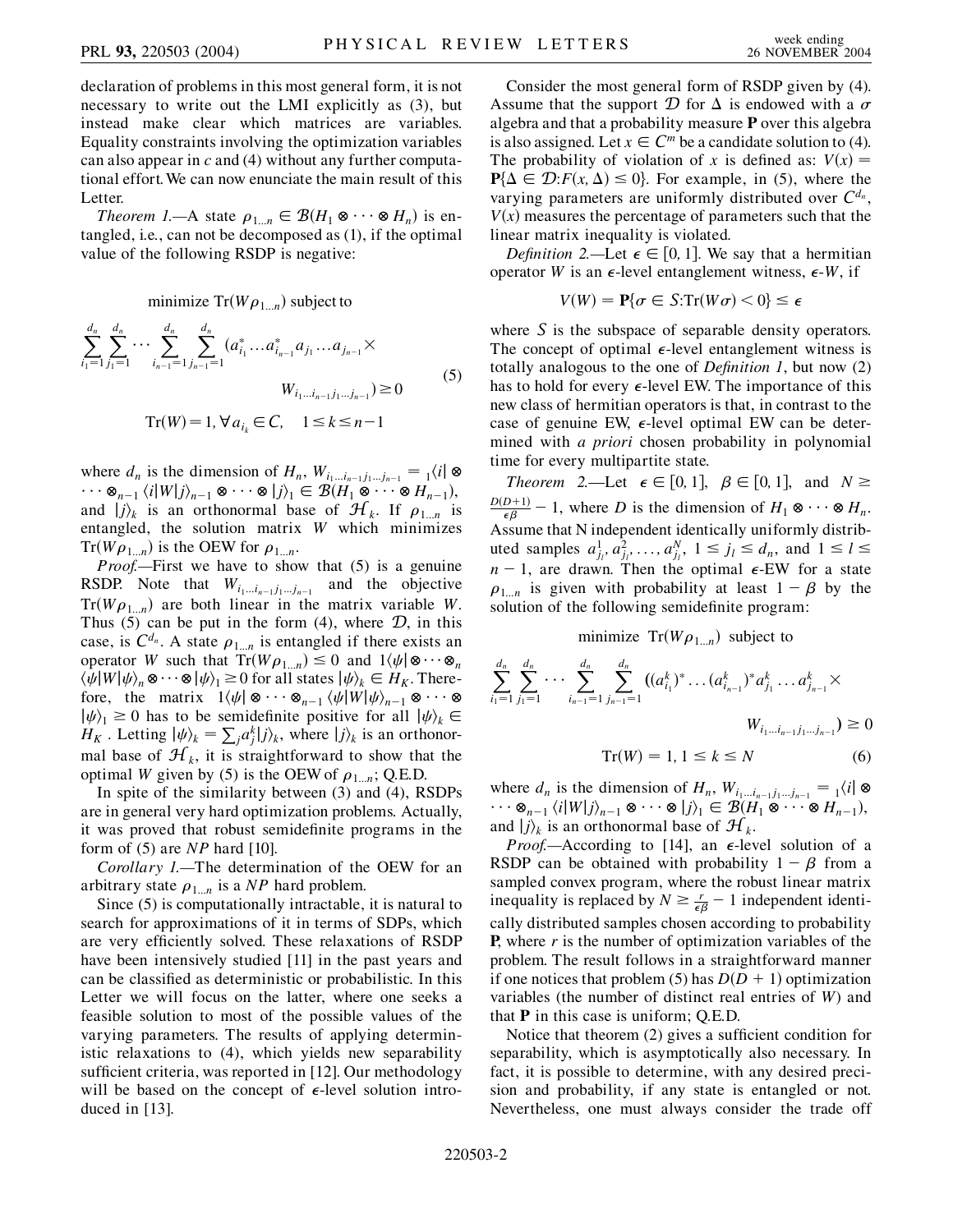between the accuracy of the results and computation effort. Although *a priori* feasibility levels are given by the former theorem, the optimization problem yields in general much better results. Once a solution has been determined, it is possible to make an improved estimate of the level of feasibility using Monte Carlo techniques. In order to do that, generate a new set of  $\tilde{N}$  independent identically uniformly distributed samples  $a_{j_l}^k$  and construct the empirical probability of constraint violation,  $V_{\text{emp}}(W) = \frac{1}{N} \sum_{i=1}^{N} 1 \left( \frac{1}{W} \left( \phi \right) \otimes \cdots \otimes \phi_{n} \left( \psi \right) W \right| \psi \right)_{n} \otimes \cdots \otimes \left| \psi \right\rangle_{1}$  $(0)$ <sub>i</sub>, where  $1(.)$  is the indicator function. Then, the classical Chernoff inequality guarantees that  $|V(W) - V_{\text{emp}}(W)| \le$  $\epsilon$  holds with confidence grater than  $1 - \beta$ , provided that

$$
\tilde{N} \ge \frac{\log 2/\beta}{2\epsilon^2} \tag{7}
$$

samples are drawn. Another important performance parameter is the minimum eigenvalue over the violated constraint. It can also be obtained empirically and it is very useful to determine if the solution obtained is accurate.

We present now the first example for which we applied our techniques to determine an approximate optimal entanglement witness. We used MATLAB and the package SEDUMI [9] to implement and solve the SDP. Consider the Horodecki  $3 \times 3$  bound entangled states [15]

$$
\rho(a) = \frac{1}{8a+1}
$$
\n
$$
\begin{bmatrix}\n a & 0 & 0 & 0 & a & 0 & 0 & 0 & a \\
0 & a & 0 & 0 & 0 & 0 & 0 & 0 & 0 \\
0 & 0 & a & 0 & 0 & 0 & 0 & 0 & 0 \\
0 & 0 & 0 & a & 0 & 0 & 0 & 0 & 0 \\
a & 0 & 0 & 0 & a & 0 & 0 & 0 & a \\
0 & 0 & 0 & 0 & 0 & a & 0 & 0 & 0 \\
0 & 0 & 0 & 0 & 0 & 0 & \frac{1+a}{2} & 0 & \frac{\sqrt{1-a^2}}{2} \\
a & 0 & 0 & 0 & a & 0 & \frac{\sqrt{1-a^2}}{2} & 0 & \frac{1+a}{2}\n\end{bmatrix}
$$
\n
$$
(8)
$$

where  $a \in [0, 1]$ . This family of states is particularly interesting because the Peres-Horodecki criterion fails to detect its entanglement; i.e., they are positive partial transpose entangled states. Using  $N = 1200$  samples in each test, we were able to detect entanglement for all values of *a*, except for 0 and 1. The expectation value of the OEW for each  $\rho(a)$  is shown in Fig. 1. The empirical probability  $[V_{\text{emp}}(W)]$  of violation and the minimum eigenvalue over the violated constraint  $(\lambda_{\min})$ , calculated using  $\tilde{N} = 10^6$  samples, were both negligible, showing that the algorithm converged.

We have applied our methodology to a large number of  $2 \times 2$  and  $2 \times 3$  states, namely, 5000 random states of each kind. Since in this case the positive partial transpose



FIG. 1.  $Tr((W_{opt}\rho(a)) \times a$ , for the 3  $\times$  3 Horodecki bound entangled states.

criterion [16] gives sufficient and necessary conditions for entanglement, we were able to test the reliability of our results. The percentage of misleading conclusions as a function of the number of samples used in the SDP is plotted in Fig. 2. Notice that for  $N > 500$  no mistake was made.

As a third example, we will analyze a three-partite bound entangled state derived from the context of the unextendible product bases (UPB) [17]. Consider the complementary state to the Shifts UPB:  $\rho = \frac{1}{4} \times$  $(I - \sum_{i=1}^{4} |\psi_i\rangle\langle\psi_i|)$  where the  $|\psi_i\rangle$ 's belong to the following set:  $\{ [0, 1, +), [1, +, 0), [+, 0, 1), [-, -, -] \}$ , where ing set: { $(0, 1, +2, 11, +0, 0, 17, 17, 17, -7, -7$ }, where  $\pm = (0, \pm 11)/\sqrt{2}$ . We have calculated the OEW for the three bipartite partitions and for the three-partite partition. The results of the computation with 2000 samples are summarized in Table I.

We can conclude that the state is separable with respect to the bipartite splits, whereas it is entangled with respect to tripartite product states. The small negative values of  $Tr(W_{opt}\rho)$ , in the three bipartite partitions, are not indicators of entanglement, since they are greater than the corresponding minimum eigenvalues  $(\lambda_{\min})$  over the violated constraint. Those values converge to zero when a bigger sample is considered. Equivalent results were obtained using a different approach in [17].



FIG. 2. Percentage of wrong results in **X** number of samples (*N*), for  $2 \times 2$  (dashed line) and  $2 \times 3$  (solid line) systems.